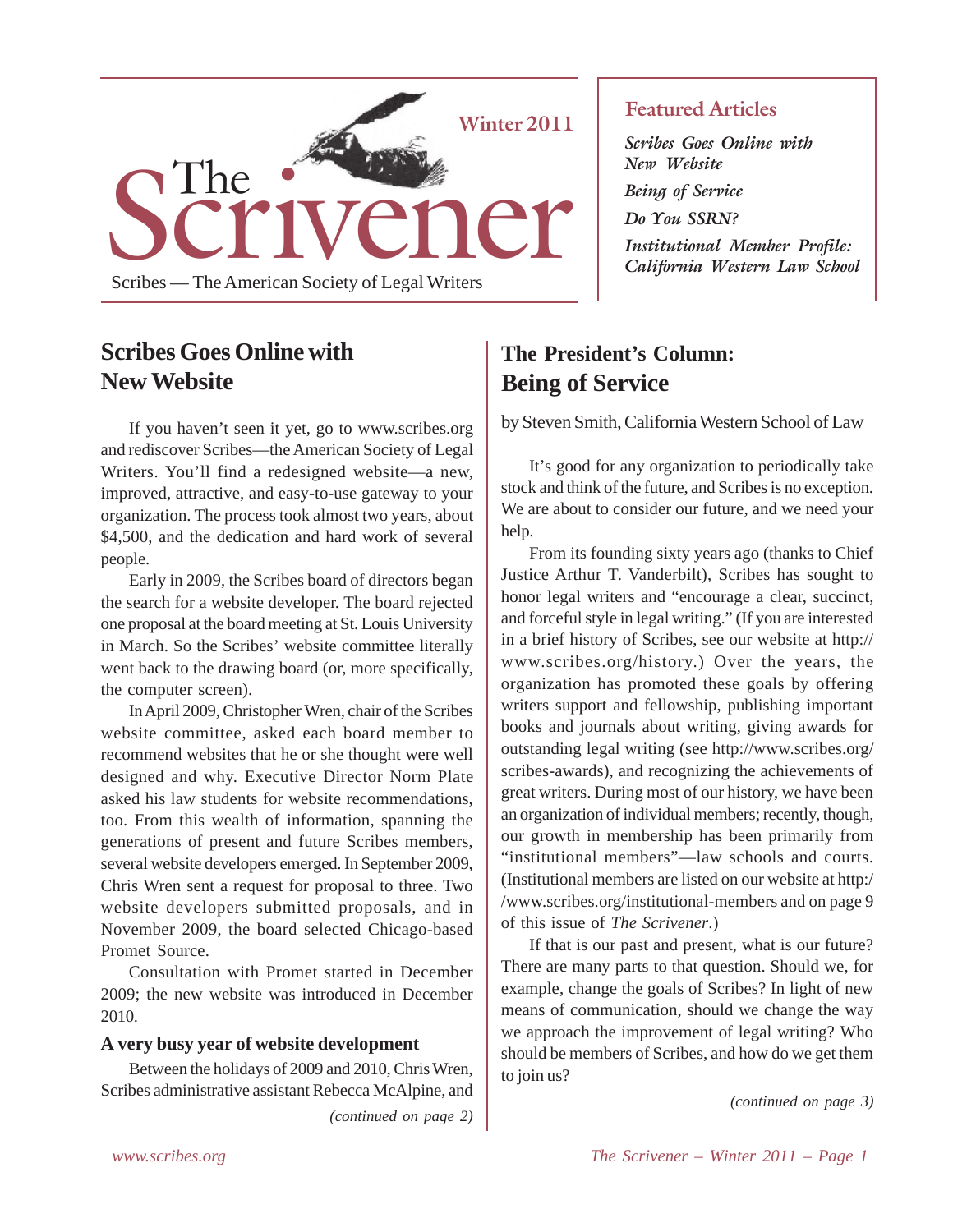#### *(*Scribes Goes Online *continued from page 1)*

Promet were very busy. In early January 2010, Promet submitted two designs. Based on feedback from Scribes President Stuart Shiffman, Scribes Vice President Steve Smith, Scribes Executive Director Norm Plate, former Scribes Executive Director Joe Kimble, and Rebecca McAlpine, Promet submitted three additional designs. In an e-mail vote in late January, the Scribes board selected its favorite design from among the five submissions.

Once the board made its choice, Promet, Chris Wren, and Rebecca McAlpine began a months-long process of transferring content from the old website to the new one and refining the site's design and features. Countless phone conferences required all to be online simultaneously to discuss individual screens, text editing, drop-downs, and so on. Promet trained Rebecca to be Scribes' own webmaster; she's now responsible for website maintenance.

In October 2010, as the new website neared completion, a snag remained: integrating an online payment system via PayPal. Ben Wilson, a recent lawschool grad, came to the rescue. A student-editor member of Scribes while at Saint Louis University School of Law, Ben wanted to remain a member of Scribes after he graduated. When he heard that Scribes was working on a new website, he offered his help. Ben understood HTML coding. With the committee

struggling to integrate PayPal into the new website, Ben's offer of assistance was timely. With the permission of Scribes president, Dean Steve Smith, Ben became a member of the website committee. And it wasn't long before he had PayPal up and running.

Finally, in early December, Chris submitted the website to the board for the members' final review. After a few tweaks, Chris was delighted to notify board members shortly before Christmas that Scribes' new site was up and running. Chris sent an announcement about the new website to the LRWPROF-L e-mail discussion group for teachers of legal writing and research. About the same time, notices about the new website also appeared on the Legal Writing Prof blog and the Legal Skills Prof blog.

"With the design and technology assistance of Promet, and with a lot of hard work by Scribes' board of directors, staff, and volunteers, Scribes is delighted to present a contemporary webface that reflects the character and purposes of the organization," Chris said. "We also know, however, that this kind of creative work benefits from continuing review and improvement. So as the site evolves, we look forward to offering our members and visitors additional features and services."

So go ahead—take a look at Scribes' new site. Tell us what you think. Send any comments and suggestions to Rebecca or Chris; you'll find their e-mail addresses on the website. And remember to make www.scribes.org one of your "favorites."



*The opening screen of the new website,* www.scribes.org*, introduced in December 2010.*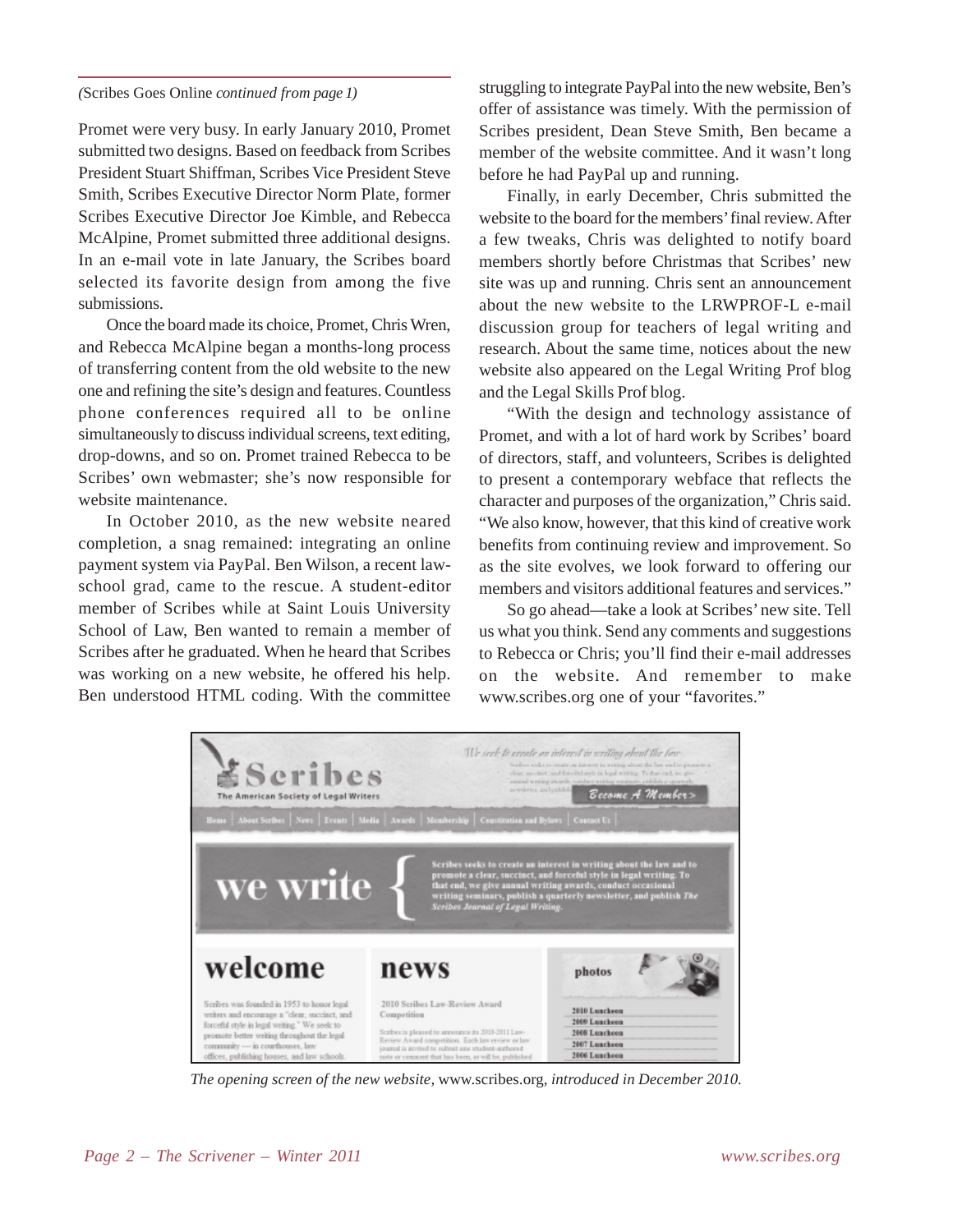*(*The President's Column *continued from page 1)*

Scribes is undertaking a planning process. Our Board of Directors will discuss the future of the organization at our spring meeting. (The officers and directors of Scribes are listed on our website at http:// www.scribes.org/officers-and-directors, as well as on page 10 of this issue.) Darby Dickerson has agreed to chair our planning effort to consider how we can ensure that Scribes promotes clear legal writing over the next decade.

That is where we would like your help. How can Scribes serve you? Let us know what you think Scribes should become and how we should improve the profession. Send any suggestions to our home office (see the *Contact Us* page on the website, http://www.scribes.org/contactus), Darby Dickerson (darby@law.stetson.edu), or me (ssmith@cwsl. edu). This is the time to dream about what we can do, and then find a way to do it well. We look forward to your thoughts, creative ideas, and dreams about what our organization can become.

• • •

If it seems to you that this article cites the Scribes website a great deal, that is because we are proud of the new and improved webpages. We are most grateful to the tireless work of Christopher Wren (our web architect), who has chaired our effort to provide a new website. Thanks also to Ben Wilson and Norm Plate, who helped cover the million details that went into it. Read more about it in this issue.

# **New Members**

Stuart Friedman (Livonia, Michigan) Daniel Garabedian (Brussels, Belgium) Dawn Goulet (Chicago, Illinois) Benjamin Greer (Elk Grove, California) Lisa R. Hasday (Dallas, Texas) Regina Horton (Torrance, California) Patrick J. Long (Buffalo, New York) Joi Montiel (Montgomery, Alabama) Craig Ready\* (Baltimore, Maryland) Sherri Renner (Lakewood, Colorado) Adam Schlosser (Washington, DC) Trent West\* (Howell, Michigan) Mark S. Wilkinson (Chicago, Illinois) \* Student member.

# **In This Issue**

| Scribes Goes Online with        |
|---------------------------------|
| The President's Column:         |
|                                 |
|                                 |
| Institutional Member Profile  6 |
|                                 |
|                                 |
| Committee Members  8            |
|                                 |
| Scribes Board Members  10       |
| Membership Application  11      |

# **Submit Your Articles**

Please send items for upcoming issues of *The Scrivener* (electronically) to the e-mail address shown below.

### *Deadlines*

Spring April 15 Summer July 15 Fall October 15

Jane Siegel

Thomas M. Cooley Law School 111 Commerce Avenue, S.W. Grand Rapids, Michigan 49503 siegelj@cooley.edu

# **Help Scribes Grow**

Would you be willing to help promote Scribes? Do you have friends or colleagues who might like to join? Will you be speaking at or attending any program involving legal writing or legal language? We would be happy to send you some of the attractive Scribes brochures to distribute. Just send an e-mail to our executive director, Norman E. Plate: platen@cooley. edu.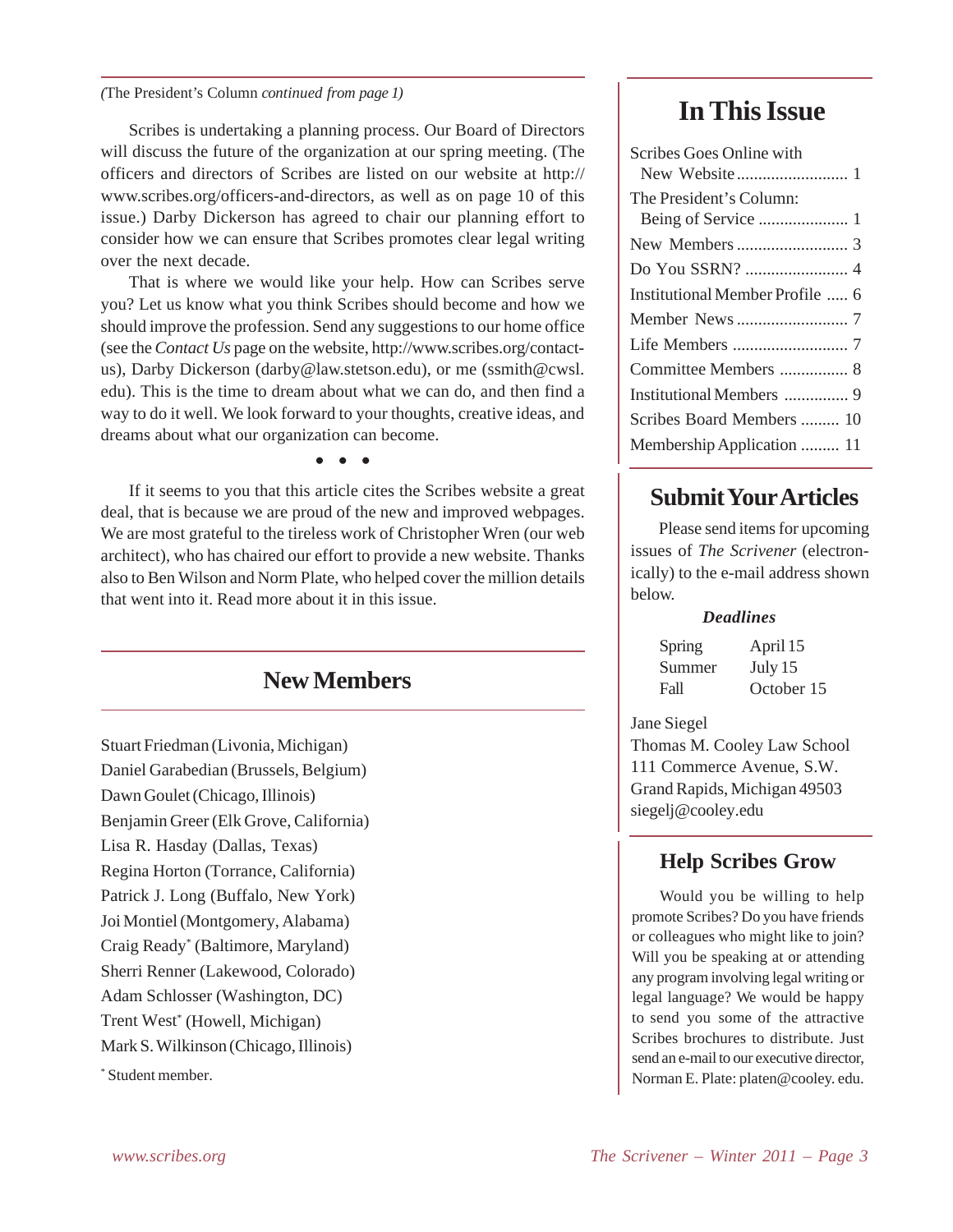# **Do You SSRN?**

by Norman Otto Stockmeyer\*

After the drudgery of research, the tedium of writing and rewriting, and the agony of awaiting an editor's decision comes—we authors hope—the joy of seeing our manuscript published. But how soon the thrill is gone. Before long, readers have tossed the periodical, and our article is history.

If the article is published in a law review or journal, it remains retrievable online through searchable subscription databases such as Westlaw, Lexis, and Hein. But those databases are not accessible to nonsubscribers. And many authors write articles for a host of "second-tier" legal magazines and newsletters that are not available through the online services. Those articles are gone for good, except perhaps in the musty stacks of the relatively few law libraries that archive such ephemera.

Wouldn't it be great if we could upload digital copies of our articles to a website that is accessible to all, free of charge, and Google-searchable? Thanks to the Social Science Research Network (SSRN), such an openaccess electronic repository does exist.

Here's how it works. Once you create your personal SSRN archive ("author page"), you can link to it from your e-mail signature block or website bio. Then with one click, e-mail recipients and website visitors can call up a bibliography of your articles. With another click, they can download a PDF facsimile of any article as it originally appeared in print. All free; no subscription or special software required. Moreover, your archived articles are available to researchers using SSRN's search function or Google.

### **What is SSRN?**

SSRN is a website that maintains an "eLibrary" of research in 18 social-science disciplines ("networks"), including law. Its Legal Scholarship Network is the largest and most popular open-access repository of legal scholarship, and it constitutes about 25 percent of all SSRN content. If you are a law professor, you probably already know about SSRN. The purpose of this article is to introduce SSRN's archival function to other legal writers.

SSRN's stated mission is to provide rapid worldwide distribution of research to authors and their readers. To this end, it allows authors to upload abstracts and the full text of unpublished "working papers" (draft manuscripts) and "accepted papers" (articles published or accepted for publication). This is done through the SSRN User Headquarters, accessible at http://hq.ssrn.com (free registration required). And every uploaded document ("eprint") is downloadable for free by anyone with an Internet connection and PDF reader.

As of the close of 2010, SSRN's eLibrary contained the full text of more than 314,000 documents from 149,000 authors. Downloads are running at a rate of more than 10 million a year. The SSRN eLibrary can be accessed at http://ssrn.com/search (no registration required). In addition to traditional articles, it contains everything from op-ed columns and written testimony at a hearing to amicus briefs and entire books.

SSRN keeps a running count of the number of times each document is downloaded. SSRN uses these counts to generate lists of the most-downloaded documents, authors, and institutions. As you might expect of our rankings-obsessed profession, SSRN counts are increasingly being used as a measure of scholarly productivity and influence.

In 2009, SSRN itself was ranked sixth on the topten list of "The Most Important Developments in the Legal Academy Since 2000" by the readers of Brian Leiter's popular Law School Reports blog.

# **How to upload an article**

Get started by writing an abstract for your article (250 to 400 words is the ideal length). One caveat: both SSRN and Google search abstracts, not the full text of articles. So draft your abstract with future researchers in mind. It's best to compose your abstract in Word, spell-check it, and then copy-and-paste it into the box provided, rather than typing it in freehand.

Have handy your article's citation and an electronic version of the article in PDF format. (You may be able to obtain a PDF by e-mail from the editor or publisher. If not, clip the pages from the periodical and run them through a scanner. Or ask your IT professional for help.) Once you have made these preparations, you can upload an article in ten minutes or less. Here's how:

First, establish a free SSRN account, with a username and password, at www.ssrn.com. Then log in to SSRN User Headquarters at http://hq.ssrn.com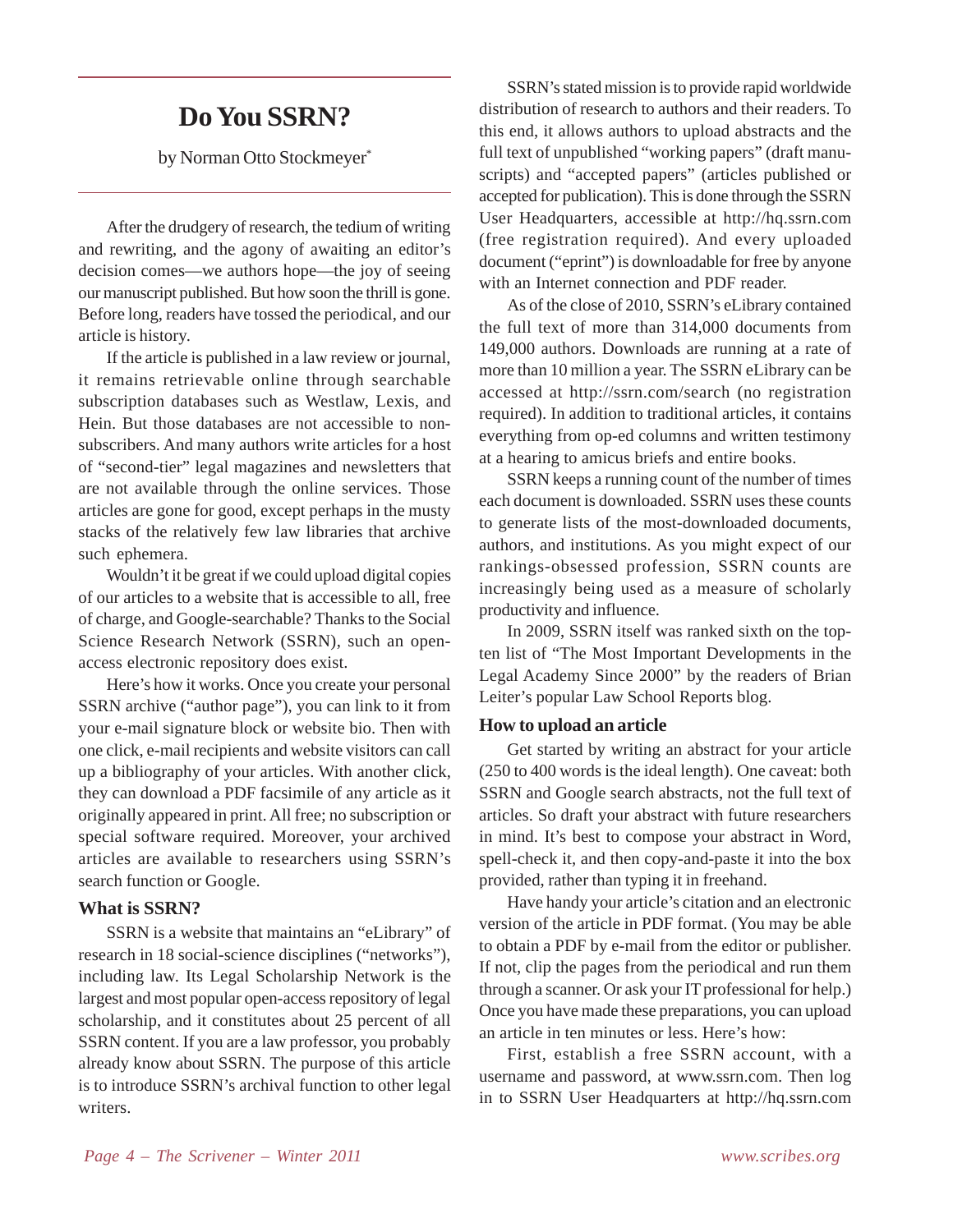and go to *My Papers*. Click on *Start New Submission* and then grant a click-through license for SSRN to distribute your article.

Next, upload the PDF of your article, which is as easy as e-mailing an attachment. Then enter the title, citation, abstract, and a few descriptive keywords for search-engine indexing (clicking *save* as you go). Finally, pick one or more abstracting eJournals from a dropdown menu (or let SSRN do it for you) and click on *Submit to SSRN*.

What are eJournals? SSRN's eJournals periodically disseminate batches of newly posted abstracts by e-mail to subscribers, who can then access articles by clicking on the abstract. The Legal Scholarship Network offers more than 125 subject-matter eJournals; you can request to have your abstract distributed by as many as 12 of them. This has the potential to greatly expand your article's readership. (Although SSRN encourages authors to upload older articles, those more than 12 months old at the time of submission will not be distributed in eJournals.)

Uploaded documents are not accessible immediately upon being submitted. Instead, they are subject to a cursory review by SSRN staff before public release, a process that can take 24 to 48 hours. The staff may edit an abstract and will occasionally reject a submission as insufficiently scholarly.

Once a document is uploaded and reviewed, it can be cited and retrieved by its abstract number. For example, http://ssrn.com/abstract=1569003 will take you to my article on Laurance M. Hyde from the Winter 2010 issue of *The Scrivener*. (Searchers can download an article only after viewing its abstract. About one in five SSRN abstract views results in a download.)

### **SSRN's other uses**

This article is about archiving published articles. But you can also post drafts of articles ("working papers") on SSRN. Views differ on the wisdom of this practice if your ultimate goal is publication in a traditional ink-onpaper periodical. Some scholars post such "preprints" to preempt a hot topic, and sometimes the postings will result in an offer of publication. But other times, editors may reject a submission that has been previously posted on SSRN. If a posted draft is published, etiquette requires you to replace it with a "postprint" of the published version.

For one reason or another, your goal may be merely to self-publish an article on the Internet. SSRN facilitates that, too. Produce your article in Word—editing, spellchecking, and grammar-checking carefully, because no copyeditor will be flyspecking your work—then convert the Word document to PDF and submit it to SSRN as described above, picking the most appropriate eJournal(s) to have it abstracted in.

While this form of "green" publishing probably will not count for law-school promotion and tenure purposes, it gets your scholarship "out there" through SSRN's eJournals, while saving the time and expense of editors, printers, postal workers, and recyclers.

Finally, SSRN can be useful for research. Indeed, anyone seriously considering writing a scholarly article for publication would be neglectful not to research the topic in SSRN's eLibrary. SSRN permits searching by title, abstract, or author's name. Clicking on an article's title brings up the abstract, as well as the option to download the article. Clicking on the author's name reveals all other articles that the author has posted, as well as the author's affiliation and contact information, including e-mail address.

Here are some helpful sources I found on SSRN in the process of writing this article:

- Susan Duncan, "Demystifying the SSRN Process: How to Make It Work for You," http://ssrn.com/ abstract=1166022
- Carol Parker, "Institutional Repositories and the Principle of Open Access: Changing the Way We Think About Legal Scholarship," http://ssrn.com/ abstract=928489
- Stephanie L. Plotin, "Legal Scholarship, Electronic Publishing, and Open Access: Transformation or Steadfast Stagnation?" http://ssrn.com/abstract= 1350138
- Victor Ricciardi, "A Workshop on the Social Science Research Network," http://ssrn.com/ abstract=879685

As *Google* did, *SSRN* has become so commonplace in academic circles that it is being used as a verb. With that thought in mind—and this guide in hand—you can now begin to SSRN your articles.

Norman Otto Stockmeyer has gone emeritus after more than three decades of teaching at Thomas M. Cooley Law School, with visiting stints at Mercer University and California Western. His SSRN author page is at http://ssrn.com/author=80303.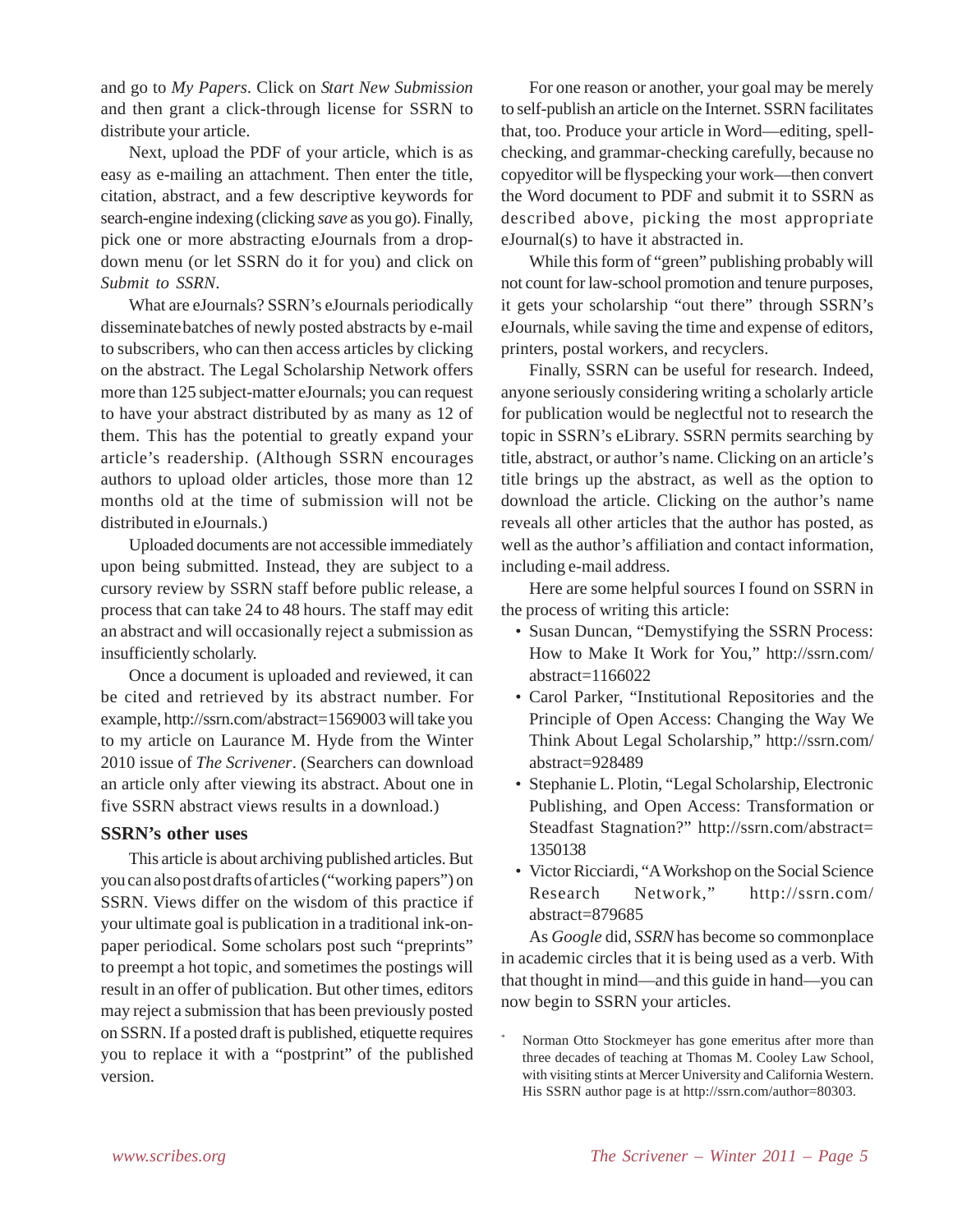# **Profiles of Our Institutional Members:**

# **California Western Law School**

California Western Law School joined Scribes as an institutional member in 1996. The school's motto is "what law school ought to be"; with the school's location in San Diego, California, it's hard to imagine a more sunny place to study law.

San Diego boasts average temperatures that range from 65 degrees in January to 77 degrees in August. Fifty miles of beaches are nearby, and 267 days of sunshine a year make all that sand perfect for beachgoers. A 90-minute drive takes you to the spectacular scenery of the Anza-Borrego Desert. Nearby mountains offer hiking in summer and skiing from fall to spring.

Sounds perfect for living, but what about teaching and studying law? California Western, perhaps inspired by its beautiful and varied surroundings, stresses "creative problem-solving" for lawyers. The school sees law as a helping profession; the school's mission is to use the law to solve society's problems.

California Western was established in 1924, making it the oldest law school in San Diego. Originally part of California Western University, the school was accredited by the ABA in 1962 and by the AALS in 1967. In 1968, California Western University changed its name to the United States International University, but the law school kept the original name. Then, in 1975, the law school ended the affiliation and became independent. Today it is one of a few independent not-for-profit law schools in the U.S.

In 1993, California Western opened a new administrative and campus center. In 2000, the school opened its new law library, dedicated by United States Supreme Court Justice Anthony Kennedy.

Today, California Western educates about 900 students. The average age is 27; the student body is multicultural, with one-third of all students representing minorities. Fifty-two percent of all students are women. California Western alumni live in 49 states and 35 foreign countries. And of those alumni, more than 100 are federal and state court judges.

The school's faculty of 43 full-time professors teach classes toward the J.D., LL.M. (in trial advocacy), and M.C.L./LL.M. (for foreign law graduates). Students can participate in clinical internship programs and several research centers and institutes, including the Center for Creative Problem Solving, the National Center for Preventive Law, and the California Innocence Project. The school publishes the *California Western Law Review* and the *California Western International Law Journal*.

The Dean of California Western is Steven R. Smith, who is also the current president of Scribes. As Dean Smith says, California Western is "proud of our heritage and of being a 'big-picture' law school. We take our mission—to educate lawyers to be members of a helping profession—very seriously." So California Western is "what law school ought to be"—and where law school ought to be, too.

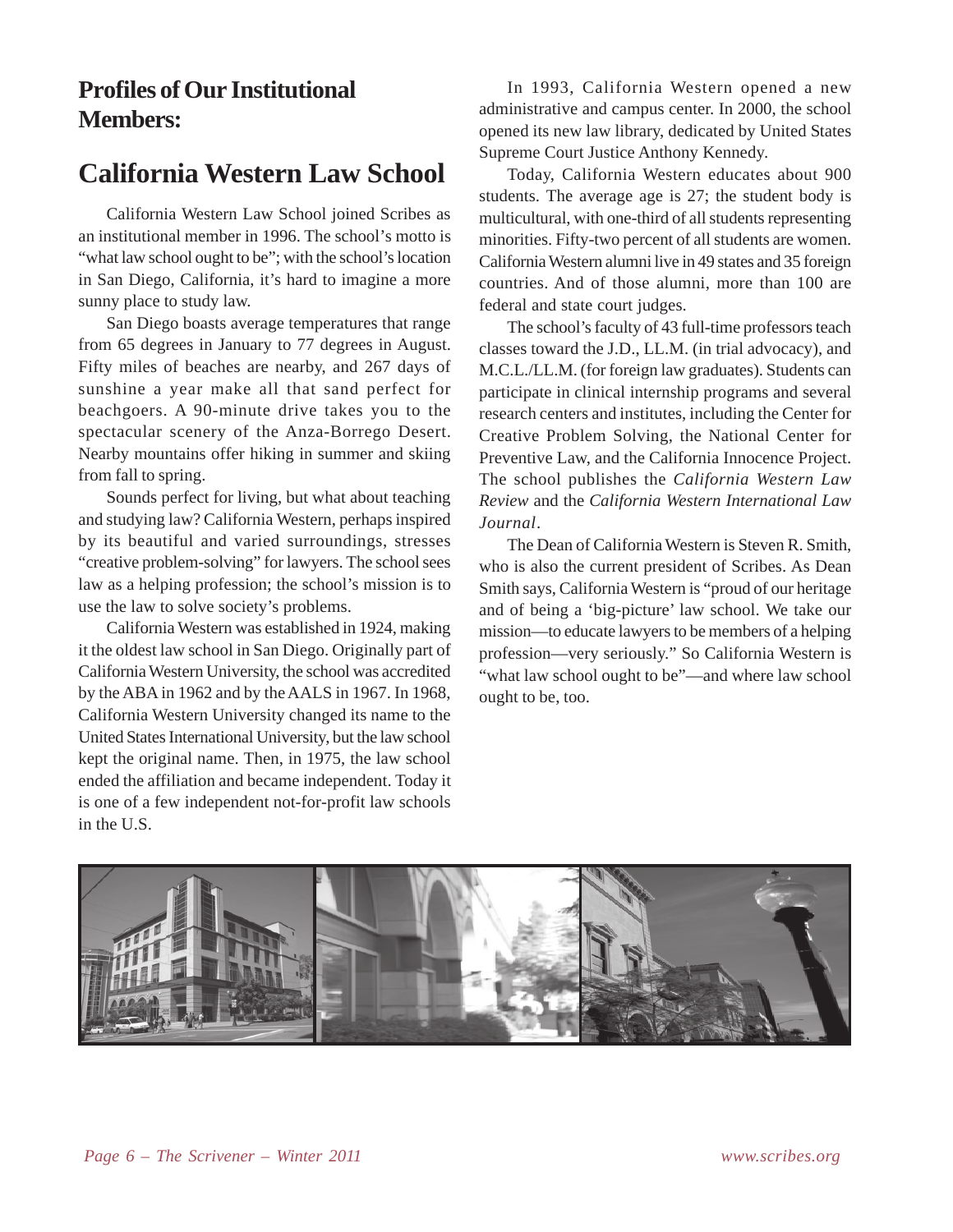# **Member News**

Emmanuel, Sheppard & Condon announced the addition of **Brian J. Hooper** as an associate attorney with their firm. Brian is a commercial litigator with more than ten years' experience in the public and private sectors. Brian earned his law degree from Harvard Law School, where he served as Deputy Editor-in-Chief of the *Harvard Journal of Law & Public Policy*. He graduated *summa cum laude* and Phi Beta Kappa from Washington and Lee University. Brian will practice in the areas of construction law, contract and commercial litigation, government and administrative law, and trial law.

**James A. Johnson,** a trial lawyer of Southfield, Michigan, has published two articles in the *Michigan Bar Journal*:

*Persuasion in Opening Statement* (Jan. 2011) and *Jury Argument* (Feb. 2011)

Congratulations to our own **Mark Wojcik**. Mark was elected as the new chair of the Association of American Law Schools' Section on Legal Writing, Reasoning, and Research. You may have previously known him as a legal-writing professor at The John Marshall Law School and a coeditor of the Legal Writing Prof Blog. He will serve as chair until the next AALS meeting in January 2012.

Mark has previously chaired other AALS sections, including the AALS Section on International Law, the Section on Graduate Programs for Foreign Lawyers, and the Section on North American Cooperation.

| David Abney (Phoenix, Arizona)                               | Judge Michael B. Hyman                                                 | K. David Roberts                                               |  |
|--------------------------------------------------------------|------------------------------------------------------------------------|----------------------------------------------------------------|--|
| Glen-Peter Ahlers (Orlando, Florida)                         | (Chicago, Illinois)                                                    | (Oklahoma City, Oklahoma)                                      |  |
| Frank L. Branson (Dallas, Texas)                             | Emil L. Iannelli                                                       | J.G. "Jerry" Schulze                                           |  |
| Lee C. Buchheit                                              | (Southampton, Pennsylvania)                                            | (Little Rock, Arkansas)                                        |  |
| (New York, New York)                                         | Lynne P. Iannelli                                                      | Keldon K. Scott (Lansing, Michigan)                            |  |
| Christopher Camardello<br>(Minneapolis, Minnesota)           | (Southampton, Pennsylvania)<br>Joseph Kimble (Lansing, Michigan)       | Alexander M. Selkirk<br>(San Antonio, Florida)                 |  |
| Michael J. Collins (Dallas, Texas)                           | J.D. Lee (Knoxville, Tennessee)                                        | Gary D. Spivey (Albany, New York)                              |  |
| Judge Deborah Cook (Akron, Ohio)<br>Willard H. DaSilva       | Mark Levine (Denver, Colorado)<br>Molly Lien (Traverse City, Michigan) | Tina L. Stark<br>(New York, New York)                          |  |
| (Garden City, New York)                                      | Philip K. Lyon (Nashville, Tennessee)                                  | Paul R. Steadman (Chicago, Illinois)                           |  |
| Jeffrey A. Dennis-Strathmeyer<br>(Pleasant Hill, California) | Robert N. Markle (Fairfax, Virginia)<br>Bernard S. Meyer (deceased)    | Thomas M. Steele (deceased)<br>(Winston-Salem, North Carolina) |  |
| Kathryn Diaz<br>(New York, New York)                         | (Mineola, New York)<br>Steven F. Molo                                  | Norman Otto Stockmeyer<br>(Lansing, Michigan)                  |  |
| <b>Anthony Gair</b>                                          | (New York, New York)                                                   | Preston Torbert (Chicago, Illinois)                            |  |
| (New York, New York)                                         | Richard L. Neumeier                                                    | Anthony Turley (Toledo, Ohio)                                  |  |
| Bryan A. Garner (Dallas, Texas)                              | (Boston, Massachusetts)                                                | Daniel Wallen                                                  |  |
| Judge Lynn N. Hughes<br>(Houston, Texas)                     | Judge Mark P. Painter<br>(Cincinnati, Ohio)                            | (New York, New York)                                           |  |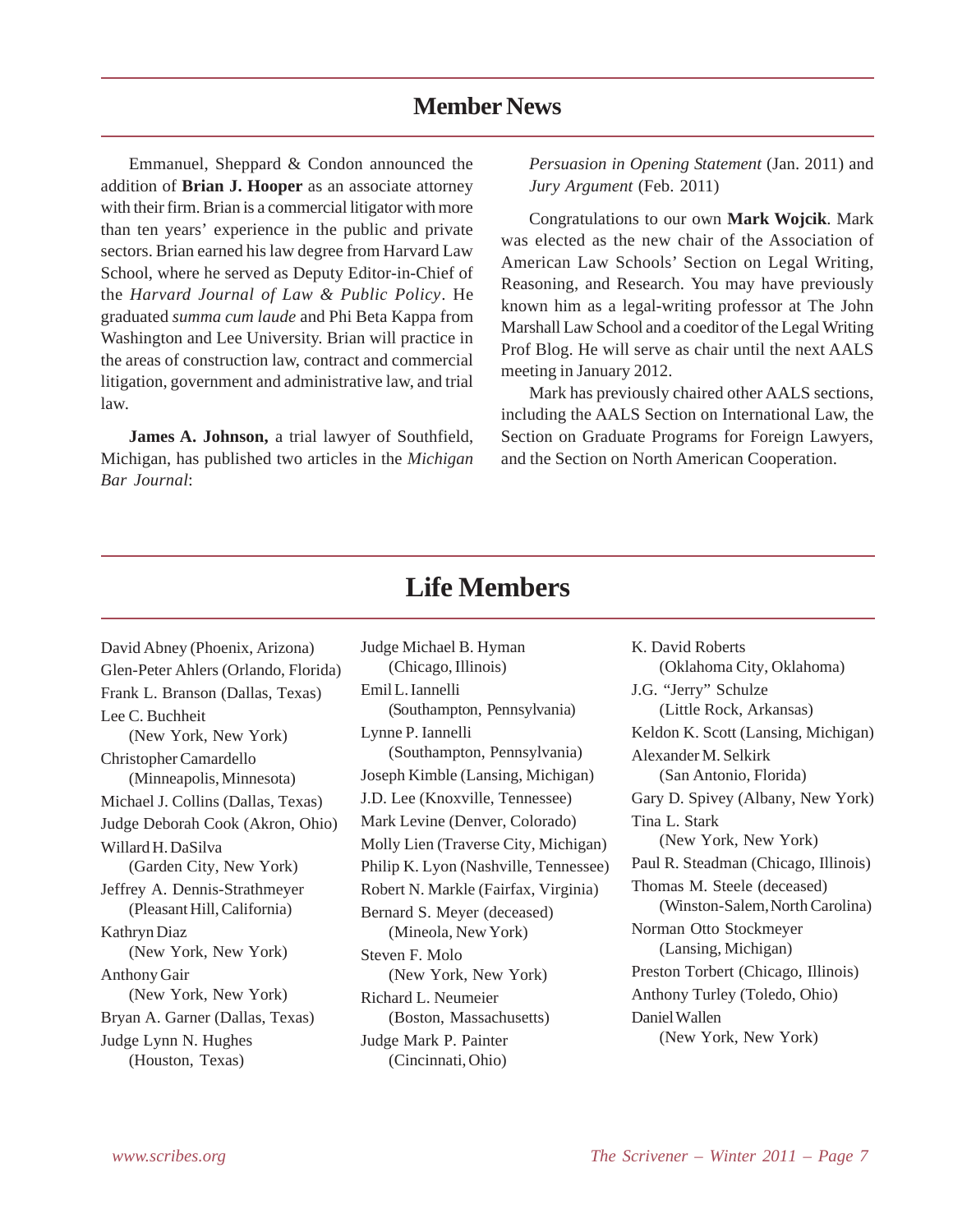# **2010–2011 Committees**

### **Annual Meeting**

Charles Dewey Cole (Cochair) dcole@nfam.com

Stuart Shiffman (Cochair) msshiffman74@sbcglobal.net

Glen-Peter Ahlers, James C. Parker, Hon. Lee Rosenthal, Otto Stockmeyer, and John Wierzbicki

### **Book Award**

Hon. Michael Hyman (Chair) hymikeb@aol.com

Bryan Garner, Yoshinori H.T. Himel, Steve Sheppard, Stuart Shiffman, Jane Siegel, and Richard Wydick

### **Brief-Writing Award**

Hon. Kenneth Gartner (Chair) kgartner@tourolaw.edu

Beth Cohen, Charles Dewey Cole, Stephen Fink, Michael Fried, Susan Joffe, Robert Markle, Laurel Oates, Hon. Mark Painter, Hon. Lee Rosenthal, and Robert M. Shaughnessy

### **Law-Review Award**

Mary Bowman (Chair) bowmanm1@seattleu.edu Glen-Peter Ahlers, Steven Feldman, Richard Leiter, and Richard Wydick

### **Lifetime-Achievement Award**

Bryan Garner (Chair) bglawprose@yahoo.com Hon. Mark Painter, Hon. Lee Rosenthal, Stuart Shiffman, and Richard Wydick

### **Membership and Outreach**

Mark Wojcik (Chair) intlawprof@gmail.com Bradley Clary, Brian Hooper, Joe Kimble, Hon. Mark Painter, Mary Massaron Ross, Steve Smith, Gary Spivey, and John Wierzbicki

# **Nominating**

Bryan Garner (Chair) bglawprose@yahoo.com Joe Kimble, Stuart Shiffman, and Steve Smith

### **Scribes Journal**

Joe Kimble (Chair) kimblej@cooley.edu Bryan Garner, Wayne Schiess, and David W. Schultz

### **Scrivener**

Jane Siegel (Chair) siegelj@cooley.edu Joe Kimble

### **Strategic Planning**

Darby Dickerson (Chair) darby@law.stetson.edu

Bryan Garner, Hon. Michael Hyman, and Steve Smith

### **Website**

Christopher Wren (Chair) wrencg@doj.state.wi.us Ben Wilson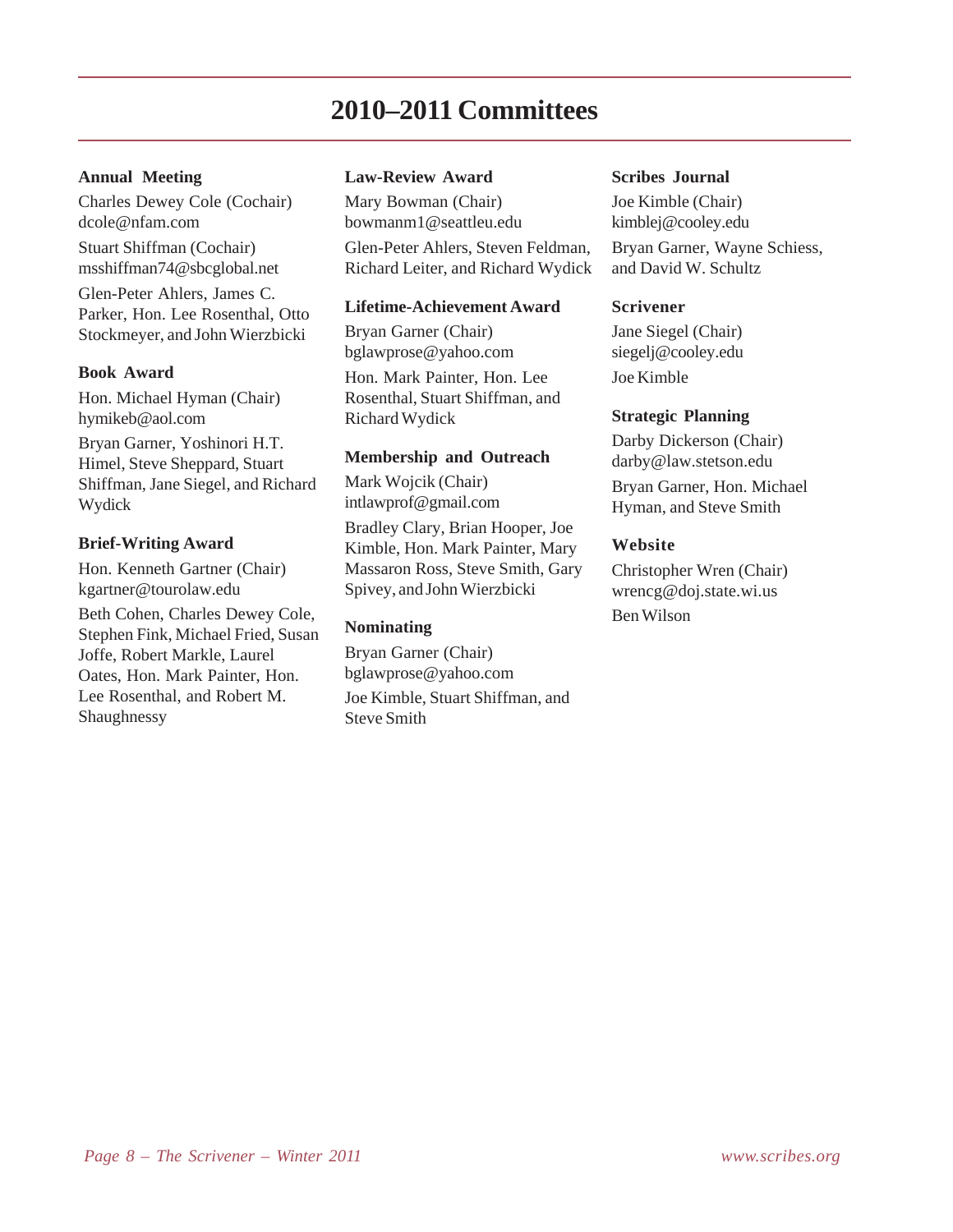# **Institutional Members**

University of Akron, C. Blake McDowell Law Center Akron, Ohio (since 2004) Alaska Appellate Courts Anchorage, Alaska (since 2005) University of Arkansas at Little Rock, William H. Bowen School of Law Little Rock, Arkansas (since 2007) Barry University, Dwayne O. Andreas School of Law Orlando, Florida (since 2002) California Western School of Law San Diego, California (since 1996) The Catholic University of America, Columbus School of Law Washington, D.C. (since 2007) Chapman University School of Law Orange, California (since 2002) Charlotte School of Law Charlotte, North Carolina (since 2008) Chicago-Kent College of Law Illinois Institute of Technology Chicago, Illinois (since 2006) Commonwealth Court of Pennsylvania Harrisburg, Pennsylvania (since 2005) Duke University School of Law Durham, North Carolina (since 2008) Florida Coastal School of Law Jacksonville, Florida (since 2002) Golden Gate University San Francisco, California (since 2006) Hofstra University School of Law Hempstead, New York (since 2007) University of Houston Law Center Houston, Texas (since 2002) The John Marshall Law School Chicago, Illinois (since 2004) University of La Verne College of Law Ontario, California (since 2003) Lewis & Clark Law School Portland, Oregon (since 2004) Mercer University School of Law Macon, Georgia (since 2009)

University of Missouri-Columbia School of Law Columbia, Missouri (since 2008) University of Nevada, Las Vegas, William S. Boyd School of Law Las Vegas, Nevada (since 2006) Northern Kentucky University College of Law, Salmon P. Chase College of Law Highland Heights, Kentucky (since 2002) Oklahoma City University School of Law Oklahoma City, Oklahoma (since 2004) The University of Oklahoma Law Center Norman, Oklahoma (since 2006) Pace University School of Law White Plains, New York (since 2007) Saint Louis University School of Law St. Louis, Missouri (since 1990) Seattle University School of Law Seattle, Washington (since 2001) South Texas College of Law Houston, Texas (since 2006) Southwestern Law School Los Angeles, California (since 1990) Stetson University College of Law St. Petersburg, Florida (since 1990) Suffolk University Law School Boston, Massachusetts (since 2009) Supreme Court of Texas Austin, Texas (since 2006) Syracuse University College of Law Syracuse, New York (since 2004) The University of Texas School of Law Austin, Texas (since 1991) Texas Wesleyan University School of Law Fort Worth, Texas (since 2007) Thomas M. Cooley Law School Lansing, Michigan (since 1991) Thomson West Rochester, New York (since 2007) Valparaiso University School of Law Valparaiso, Indiana (since 2008) Washburn University School of Law Topeka, Kansas (since 2001) Western New England College School of Law Springfield, Massachusetts (since 2000) William Mitchell College of Law St. Paul, Minnesota (since 2001)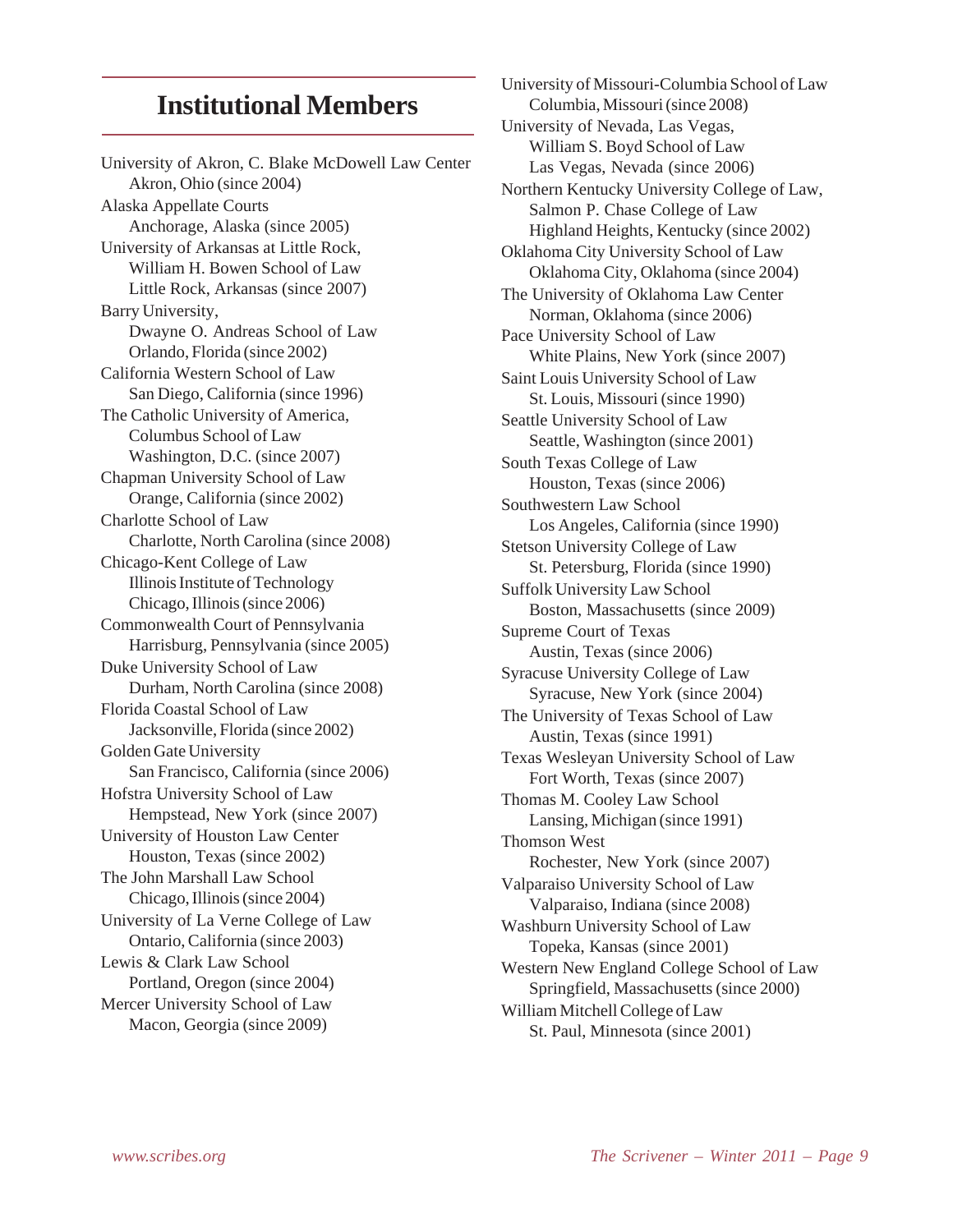# **Scribes Board Members 2010–2011**

#### **President–Steven R. Smith**

California Western School of Law 225 Cedar Street San Diego, California 92101-3090 (619) 525-1405 ssmith@cwsl.edu

#### **Vice President–Darby Dickerson**

Stetson University College of Law 1401 61st Street, South Gulfport, Florida 33707 (727) 562-7816 darby@law.stetson.edu

#### **Secretary–John R. Wierzbicki**

Thomson West 50 Broad Street, East Rochester, New York 14694 (585) 258-3751 john.wierzbicki@thomson.com

#### **Treasurer–Hon. Michael B. Hyman**

50 West Washington Street Chambers 415 Chicago, Illinois 60602 (312) 603-7582 hymikeb@aol.com

### **Executive Director–Norman E. Plate**

Thomas M. Cooley Law School P.O. Box 13038 300 South Capitol Avenue Lansing, Michigan 48901 (517) 371-5140 platen@cooley.edu

#### *Journal* **Editor–Joe Kimble**

Thomas M. Cooley Law School P.O. Box 13038 300 South Capitol Avenue Lansing, Michigan 48901 (517) 371-5140 kimblej@cooley.edu

### **Past President–Stuart Shiffman**

45 Golf Road Springfield, Illinois 62704 (217) 546-3710 msshiffman74@sbcglobal.net

#### **2009–2012 Beth D. Cohen**

Western New England College School of Law 1215 Wilbraham Road Springfield, Massachusetts 01119 (413) 782-1622 bcohen@law.wnec.edu

#### **2009–2012 Charles Dewey Cole, Jr.**

Newman Myers Kreines Gross Harris, P.C. 14 Wall Street New York, New York 10005-2101 (212) 619-4350 dcole@nmkgh.com

#### **2010–2013 Bryan A. Garner**

LawProse, Inc. 14180 Dallas Parkway, Suite 280 Dallas, Texas 75254 (214) 691-8588 bglawprose@yahoo.com

### **2008–2011 Hon. Lee H. Rosenthal**

United States District Court 11535 Bob Casey U.S. Courthouse 515 Rusk Avenue Houston, Texas 77002-2600 (713) 250-5980 lee\_rosenthal@txs.uscourts.gov

#### **2008–2011 William Snipes**

Sullivan & Cromwell LLP 125 Broad Street New York, New York 10004 (212) 558-4000 snipesw@sullcrom.com

#### **2010–2013 Frank Wagner**

2551 Ogden Street Falls Church, Virginia 22042 (703) 698-6860 frawgn1@aol.com

#### **2010–2011 Mark Wojcik**

The John Marshall Law School 315 South Plymouth Court Chicago, Illinois 60604 (312) 987-2391 intlawprof@gmail.com

#### **2009–2012 Christopher G. Wren**

Wisconsin Department of Justice P.O. Box 7857 Madison, Wisconsin 53707-7857 (608) 266-7081 wrencg@doj.state.wi.us

#### **2010–2013 Richard Wydick**

University of California, Davis School of Law Davis, California 95616 (530) 752-2899 rcwydick@ucdavis.edu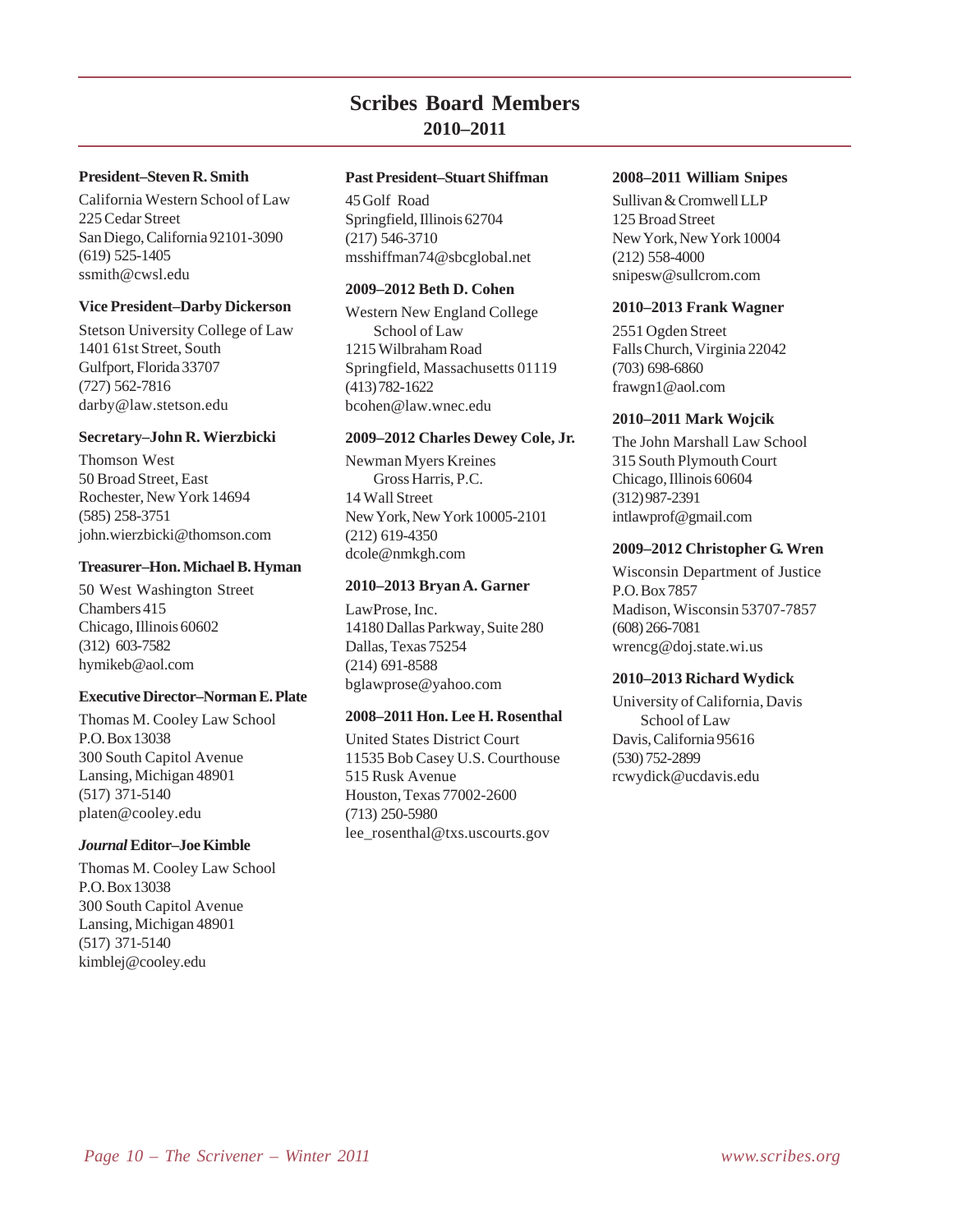# *An Invitation to Membership in*

# **Scribes — The American Society of Legal Writers**

Any member of the legal profession is eligible to join Scribes. You may join as a regular member if you have published or if you have edited a legal journal. Otherwise, you may join as an associate member. The dues are the same, and associate members receive essentially the same benefits as regular members.

### *Please print or type:*

| <b>Your Name</b>                        |                                                                                                                                                                                                                                 | <b>Your E-mail Address</b>                                                               |
|-----------------------------------------|---------------------------------------------------------------------------------------------------------------------------------------------------------------------------------------------------------------------------------|------------------------------------------------------------------------------------------|
| <b>Your Preferred Mailing Address</b>   |                                                                                                                                                                                                                                 |                                                                                          |
|                                         |                                                                                                                                                                                                                                 |                                                                                          |
| <b>Your Phone Number</b>                |                                                                                                                                                                                                                                 | <b>Your Fax Number</b>                                                                   |
|                                         | If you are joining as a regular member, please cite:<br>(1) a book you have published on a legal subject,<br>(2) two articles you have published on legal subjects,<br>(3) a legal publication for which you were an editor, or | (4) two decisions you published as a judge or administrative-hearing officer.            |
| Please select your membership category: |                                                                                                                                                                                                                                 |                                                                                          |
| Regular Member; Annual Dues = $$65$     |                                                                                                                                                                                                                                 | Sustaining Member; Annual Dues $= $100$                                                  |
| Associate Member; Annual Dues = $$65$   |                                                                                                                                                                                                                                 | Life Member; Dues = $$1,000$<br>(a one-time payment, or four payments of \$250)          |
|                                         |                                                                                                                                                                                                                                 | Please complete this form and send it, along with a check made payable to "Scribes," to: |
|                                         |                                                                                                                                                                                                                                 | Norman E. Plate<br>Scribes Executive Director<br>Thomas M. Cooley Law School             |

P.O. Box 13038 Lansing, Michigan 48901 platen@cooley.edu